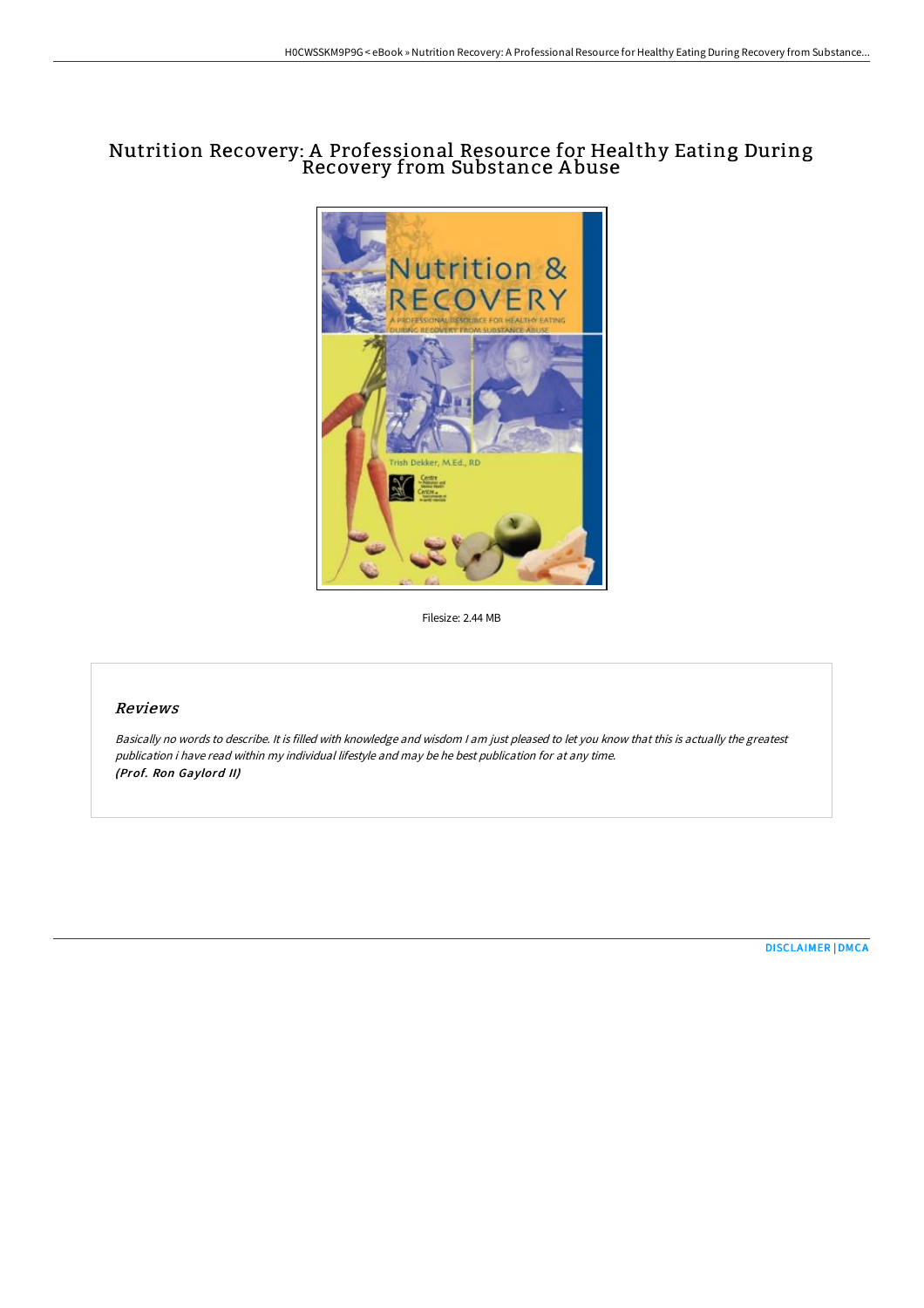## NUTRITION RECOVERY: A PROFESSIONAL RESOURCE FOR HEALTHY EATING DURING RECOVERY FROM SUBSTANCE ABUSE



To get Nutrition Recovery: A Professional Resource for Healthy Eating During Recovery from Substance Abuse PDF, make sure you click the hyperlink beneath and save the ebook or get access to other information which are have conjunction with NUTRITION RECOVERY: A PROFESSIONAL RESOURCE FOR HEALTHY EATING DURING RECOVERY FROM SUBSTANCE ABUSE ebook.

Centre for Addiction and Mental Health, Canada, 2000. Paperback. Book Condition: New. 277 x 198 mm. Language: English . Brand New Book \*\*\*\*\* Print on Demand \*\*\*\*\*.Many people are unaware of the role nutrition plays in their recovery from substance use problems. Nutrition and Recovery helps clients take control over and improve their health by giving them the tools to change their diet. This manual consists of 14 educational modules, covering topics such as food and mood, nutrition and gambling, healthy body, body image, fibre, fat and much more. Each module has background information for presenters, lesson plans for group discussion and handouts. The modules can be used independent of one another to accommodate clients who may be at different stages of change in recovery. This resource will be invaluable to substance use counsellors and dietitians and nutritionists who work with those in recovery.

 $\left| \overrightarrow{n} \right|$ Read Nutrition Recovery: A [Professional](http://albedo.media/nutrition-recovery-a-professional-resource-for-h.html) Resource for Healthy Eating During Recovery from Substance Abuse Online n Download PDF Nutrition Recovery: A [Professional](http://albedo.media/nutrition-recovery-a-professional-resource-for-h.html) Resource for Healthy Eating During Recovery from Substance Abuse